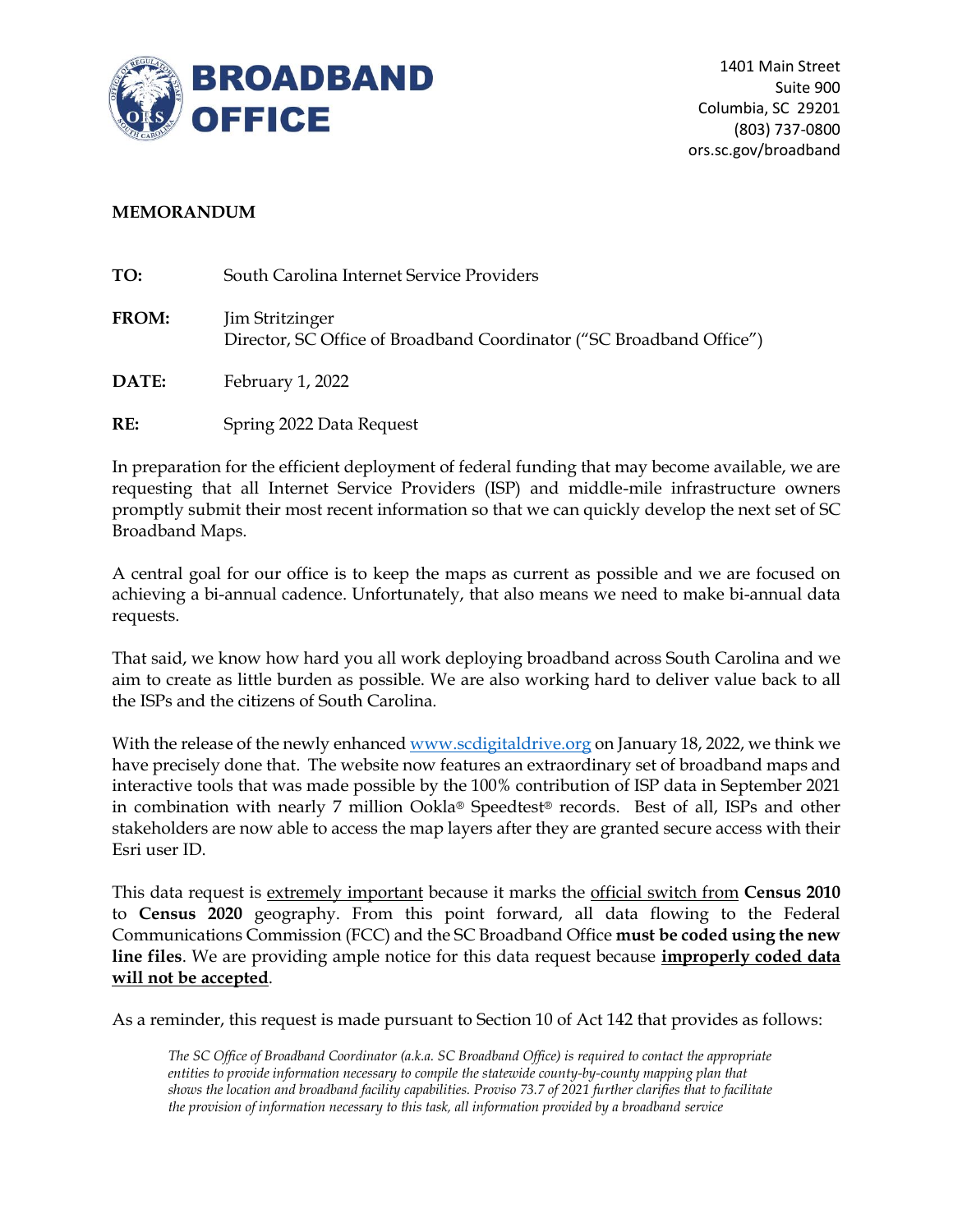*provider or other entity providing information for the purpose of creating a South Carolina broadband map shall be maintained by the Office of Broadband Coordinator and any other agency as confidential, proprietary, and a trade secret as defined in Section 30-4-40 of the 1976 Code, and subject to exemption from disclosure under state and federal law. The information shall not be subject to disclosure under Chapter 4, Title 30 of the 1976 Code, except in the form of a map where information that could be used to determine provider-specific information about the network of the broadband service provider or other providing entity is not disclosed. Except as otherwise provided in this provision, such broadband providerspecific information shall not be released to any person other than to the broadband service provider or other entity providing information, employees of the Office of Broadband Coordinator, agents designated to assist in developing the South Carolina broadband map, entities contracting with the Office of Broadband Coordinator, and other state agencies administering funds for broadband deployment without express permission of the submitting broadband service provider or other entity providing information. Such information shall be used solely for the purposes stated under this provision. The Office of Broadband Coordinator shall ensure that any such agents, entities, or agencies with whom the information is shared are aware of the confidential nature and restricted purposes for which the information may be used and that any such agents or entities that are not state agencies execute an appropriate nondisclosure agreement protecting the information from public disclosure before receiving the information. Entities providing broadband service or middle-mile infrastructure in South Carolina shall, on an annual basis, provide to the Office of Broadband Coordinator deployment data in a format specified by the office to provide the most accurate and granular representation of currently available broadband infrastructure. These same entities, when they serve residential or business customers, shall also provide the type of technology deployed together with the sustainable download and upload speeds available at each serviceable location. Entities failing to provide such data on an annual basis may be disqualified from state funding opportunities for the current fiscal year. Annually, the office shall compile this information, analyze, and update statewide broadband deployment information.*

As such we are requesting six different data elements:

- 1) Updated Federal Communications Commission (FCC) Form 477 information; and,
- 2) Current Residential Service Area; and,
- 3) Recent Federal awards; and,
- 4) American Rescue Plan Act (ARPA) County/Municipal Project awards; and,
- 5) Residential Node Boundaries; and,
- 6) Response to Lack of Broadband Indications in your service area.

**1) FCC Form 477 (December 31, 2021)** – Please submit your most recent Form 477 information, in the exact same format as you submit to the FCC. We are expecting to see Excel (CSV or XLSX) for both your broadband deployment and subscription files for all entities that you own and operate (both ILEC and CLEC if appropriate). Subscription information must be provided in CSV file format. In addition, we would also require a copy of your submission confirmations (PDF) from the FCC.

Please submit this information to [broadband@ors.sc.gov](mailto:broadband@ors.sc.gov) by **March 1, 2022**. It is due to the FCC on the same day.

**Subscription Audit:** Please note that the SC Broadband Office will be, once again, auditing FCC Form 477 Subscription Data against your FCC Form 477 Deployment filing. Since our goal is to create the most accurate residential Access maps, commercial-only deployments will not reflect on the residential maps.

We perform this audit by verifying that there are **a minimum of 10 residential customers**, **receiving at least 25/3 service** levels in each **Census Tract**. Since Census Tracts are much larger than Census Blocks and typically have between 1,200 and 8,000 residents in South Carolina, all Census Blocks within the Tract area will be marked as unserved when the conditions are not met. Challenges to this audit will not be accepted so please verify your subscription data before filing.